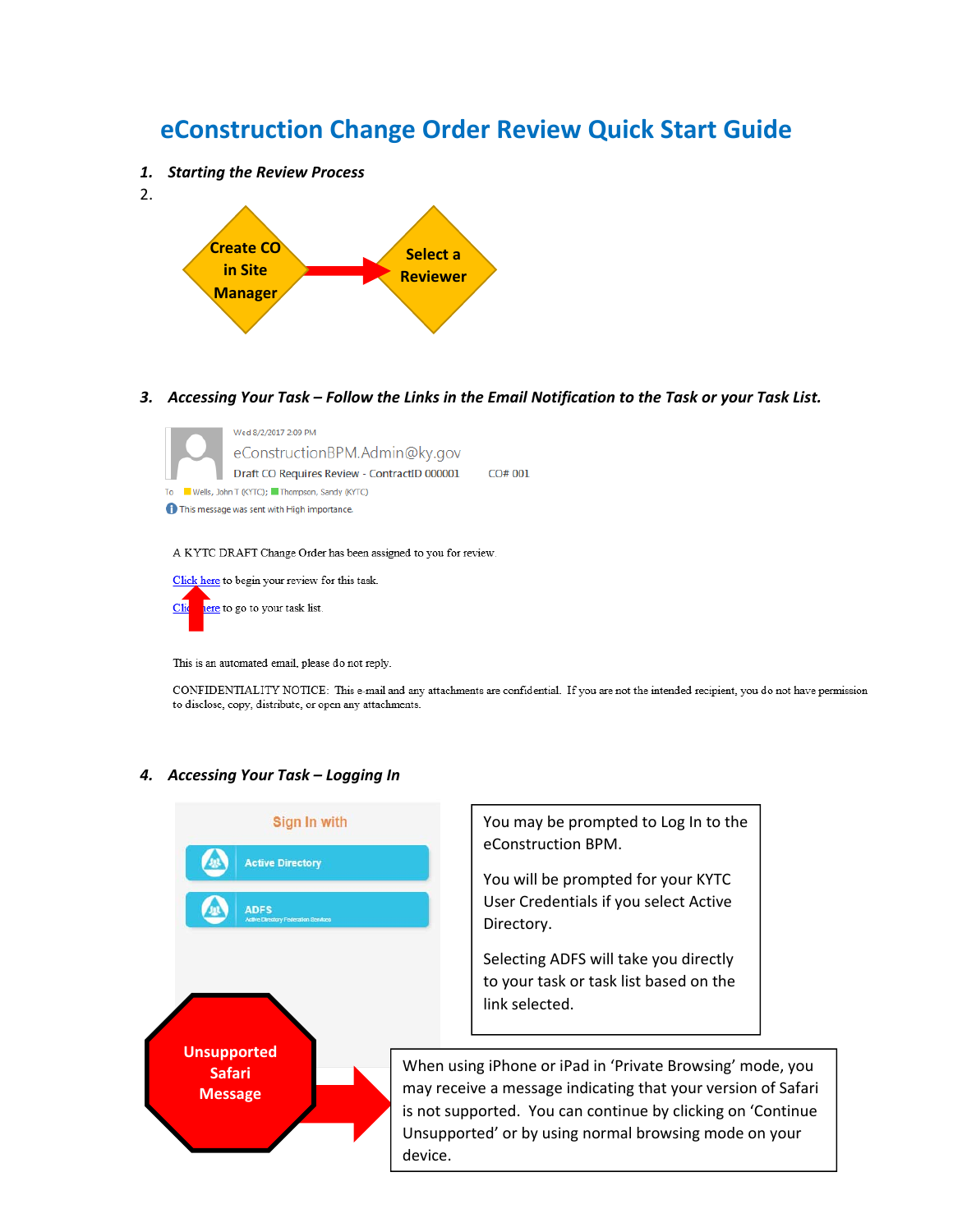# *5. Accessing Your Task – The Task List*

My Draft Change Orders

| My Draft Change Orders To Review (2)                                              |                                | Draft Change Orders I Have Reviewed (0) |                      |                              |
|-----------------------------------------------------------------------------------|--------------------------------|-----------------------------------------|----------------------|------------------------------|
| r æ                                                                               |                                |                                         |                      |                              |
| $\Box$                                                                            | <b>Task Name</b>               |                                         | ▼<br><b>Due Date</b> | <b>Process Instance Name</b> |
| $\Box$                                                                            | District Branch Manager Review |                                         | 2017/08/03 16:03:00  | ContractID 000002 CO# 013    |
| $\Box$                                                                            | <b>Contractor Draft Review</b> |                                         | 2017/08/03 14:35:00  | ContractID 000002 CO# 013    |
| Select and<br>open your<br>task<br>$\left\vert \nu \right\vert$<br>$ \mathbf{H} $ |                                |                                         |                      |                              |

| <b>Change Order Information</b><br>Funding Strip<br>Approvals                                                                                                                                              |                                          |                                                              |                                                                                                                                                                                                         |  |                   |  |
|------------------------------------------------------------------------------------------------------------------------------------------------------------------------------------------------------------|------------------------------------------|--------------------------------------------------------------|---------------------------------------------------------------------------------------------------------------------------------------------------------------------------------------------------------|--|-------------------|--|
| Contrast ID                                                                                                                                                                                                |                                          | Change Criter Number                                         |                                                                                                                                                                                                         |  |                   |  |
|                                                                                                                                                                                                            | OO1                                      |                                                              |                                                                                                                                                                                                         |  |                   |  |
| Change Order Status                                                                                                                                                                                        | Letting                                  |                                                              |                                                                                                                                                                                                         |  |                   |  |
|                                                                                                                                                                                                            |                                          | 05/27/2016                                                   |                                                                                                                                                                                                         |  |                   |  |
|                                                                                                                                                                                                            | <b>District</b>                          |                                                              |                                                                                                                                                                                                         |  |                   |  |
| EATON ASPHALT PAUNO CO INC AND SUBSIDIAL                                                                                                                                                                   |                                          | COVINGTON (06300)                                            |                                                                                                                                                                                                         |  |                   |  |
| Contractor Address Line 1                                                                                                                                                                                  | County                                   |                                                              |                                                                                                                                                                                                         |  |                   |  |
| 135 EAST FROGTOWN ROAD                                                                                                                                                                                     |                                          | CARROLL                                                      |                                                                                                                                                                                                         |  |                   |  |
| Contractor Address Line 2                                                                                                                                                                                  | <b>Navigate</b>                          | <b>Project Number</b>                                        |                                                                                                                                                                                                         |  | <b>Scroll Bar</b> |  |
|                                                                                                                                                                                                            |                                          | FD54 SPP 021 0042 009-014                                    |                                                                                                                                                                                                         |  |                   |  |
| Contractor City, State, Zio                                                                                                                                                                                | to Change                                | Road Name                                                    |                                                                                                                                                                                                         |  | navigates up      |  |
| WALTON, KY 41004                                                                                                                                                                                           |                                          | CARROLLTON TO GHENT ROAD (US 42)                             |                                                                                                                                                                                                         |  |                   |  |
| Change Order Description                                                                                                                                                                                   | <b>Order</b>                             |                                                              |                                                                                                                                                                                                         |  | and down          |  |
| Force Main Service Connection; Class 2 Channel Lining                                                                                                                                                      |                                          |                                                              |                                                                                                                                                                                                         |  |                   |  |
|                                                                                                                                                                                                            | pages                                    |                                                              |                                                                                                                                                                                                         |  |                   |  |
| Change Driler Time Adjustment Days<br>Time Adjustment Explanation                                                                                                                                          |                                          |                                                              |                                                                                                                                                                                                         |  |                   |  |
| Change the Specified Date of Completion from 11/17/2017<br>of 1 calendar day, (\$13,575.14 divided by \$25,955.75 = 2<br>is granted for additional work.                                                   |                                          |                                                              | oached in the contract to 11/15/2017. "A feat increase of 1 Day," Based on the cost ratio of the original contract link (\$13,480,633,00 divided by \$15 calendar days = \$25,003.7E); a time extension |  |                   |  |
|                                                                                                                                                                                                            |                                          |                                                              |                                                                                                                                                                                                         |  |                   |  |
| e.                                                                                                                                                                                                         |                                          |                                                              |                                                                                                                                                                                                         |  |                   |  |
|                                                                                                                                                                                                            |                                          |                                                              | There are no terms prehetes                                                                                                                                                                             |  |                   |  |
|                                                                                                                                                                                                            |                                          |                                                              |                                                                                                                                                                                                         |  |                   |  |
| in, equipment, materials, and overhead necessary to complete all items of work.                                                                                                                            |                                          |                                                              |                                                                                                                                                                                                         |  |                   |  |
|                                                                                                                                                                                                            |                                          |                                                              |                                                                                                                                                                                                         |  |                   |  |
| <b>O All Line forms</b>                                                                                                                                                                                    |                                          |                                                              |                                                                                                                                                                                                         |  |                   |  |
|                                                                                                                                                                                                            |                                          |                                                              | There we no learn available                                                                                                                                                                             |  |                   |  |
|                                                                                                                                                                                                            |                                          |                                                              |                                                                                                                                                                                                         |  |                   |  |
| Randard Explanations Applied to All U<br>(027) All items shall include ag<br><b>Detailed Explanaty</b><br>Earp E.N Jam Code<br>Item Description<br>sue boot losts losgre<br><b>STOLOPEAN STONE RIP RAP</b> | Duantity<br><b>Rival</b><br>Fow<br>12220 | <b>Unit Price</b><br><b>Biet Change</b><br>8-40-400.00<br>Þ. |                                                                                                                                                                                                         |  |                   |  |

## *6. Reviewing the Change Order*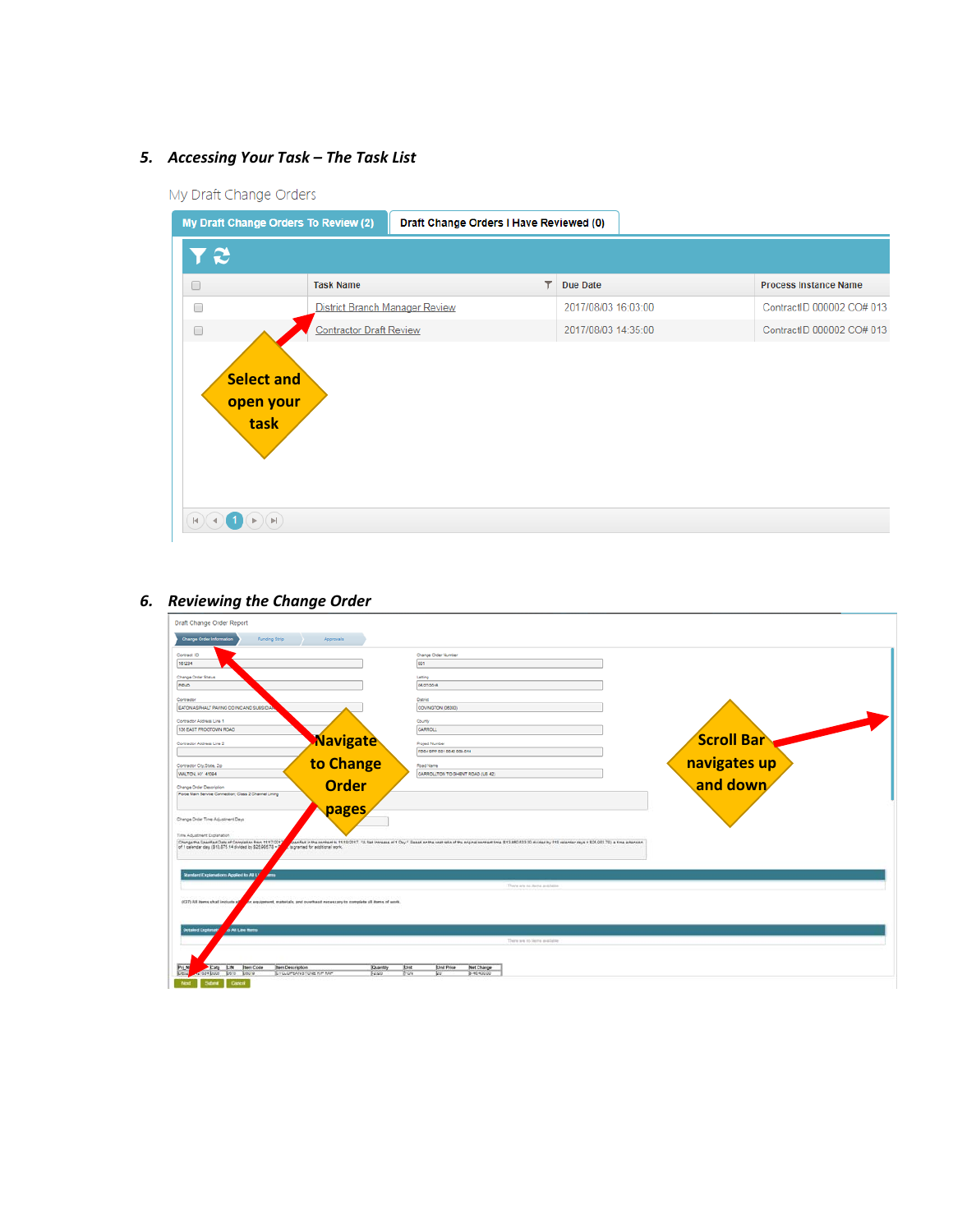#### 7. *Change Order Creator Review – Submit Your Decision*

| Draft Change Order Report                              |                                                |                                        |
|--------------------------------------------------------|------------------------------------------------|----------------------------------------|
| Change Order Information<br>Funding Strip<br>Approvals |                                                |                                        |
| Contractor Contact Name*                               | Contractor Contact Email*                      | Upload Supporting Documentation        |
|                                                        |                                                | The files will be listed here          |
|                                                        |                                                |                                        |
| <b>Creator Review</b>                                  | Are you the Section Supervisor?*<br>© Yes ® No | Select/Change Section Supervisor       |
|                                                        | Creator Name<br>KYTCIsthompson                 | Creator Approval Date<br>08/01/2017    |
|                                                        | Creator Email<br>sthompson@ky.gov              | Creator Approval<br>C Approve C Rework |
|                                                        |                                                |                                        |
| <b>Section Supervisor Approval</b>                     | Section Supervisor*                            |                                        |
|                                                        | Section Supervisor Email                       |                                        |
| <b>General Comments</b>                                |                                                |                                        |
|                                                        |                                                |                                        |
| $\Psi$ User<br>Comment                                 | $T$ Date                                       | Add Comment<br>$\mathbf{v}$            |
|                                                        | No Records Found                               | $\sim$                                 |
|                                                        |                                                |                                        |
| <b>District Branch Manager Approval</b>                | District Branch Manager                        | Select Branch Manager                  |
|                                                        | District Branch Manager Ernall                 |                                        |
| Cancel<br>Previous<br>Submit                           |                                                | $\overline{\phantom{a}}$               |

- a. Navigate to the Approval Section
- b. Enter Contractor Contact Name and Email (Mandatory)
- c. Upload Supporting Documentation (Optional)
	- File Size Limit 25 MB. Larger Files should be uploaded to Project Wise
- d. If you are the Section Supervisor, select Yes
	- Select your decision (as the Section Supervisor)
		- i. Approve moves the Change Order to the next line reviewer
		- ii. Rework indicates that additional updates must be made in Site Manager.
- e. If you are not the Section Supervisor, verify that the populated Section Supervisor is correct.
	- Select your decision (as the Change Order Creator
		- i. Approve moves the Change Order to the next line reviewer
		- ii. Rework indicates that additional updates must be made in Site Manager. If Rework is selected as your decision, you must enter comments in the General Comments box and select 'Add Comment'.
	- If not correct, select a Section Supervisor using the select Button
- f. Verify that all pre‐populated reviewers are correct.
	- If not correct: select using the select Button next to each reviewer
	- Note you must use the select button, the Name and Email fields are read only.
- g. Select Submit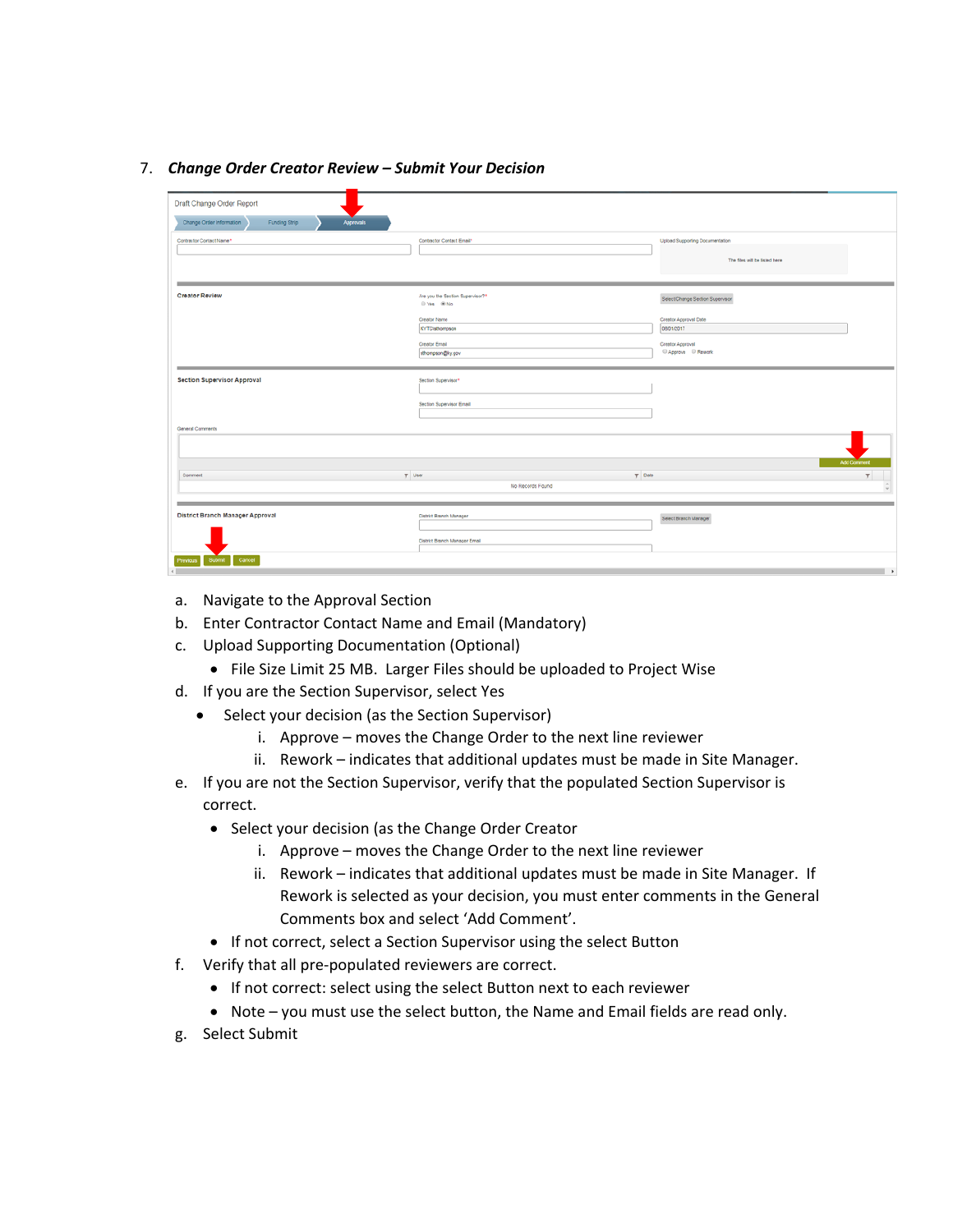#### 8. *Draft Review – Submit Your Decision*

| Draft Change Order Report                              |                          |                                                    |                                     |
|--------------------------------------------------------|--------------------------|----------------------------------------------------|-------------------------------------|
| Change Order Information<br>Funding Strip<br>Approvals |                          |                                                    |                                     |
| Upload Supporting Documentation                        |                          |                                                    |                                     |
| The files will be listed here                          |                          |                                                    |                                     |
|                                                        |                          |                                                    |                                     |
| <b>Contractor Draft Approval</b>                       | Contractor Contact Name  | Contractor Approval - Draft*<br>C Approve C Rework |                                     |
| Enter verification PIN                                 | Contractor Contact Email | Contractor Draft Approval Date*<br>07/20/2017      |                                     |
| General Comments                                       |                          |                                                    |                                     |
|                                                        |                          |                                                    |                                     |
|                                                        |                          |                                                    | <b>Add Comment</b>                  |
| Comment                                                | $\P$ User                | $T$ Date                                           |                                     |
|                                                        |                          | No Records Found                                   | $_{\rm v}^{\scriptscriptstyle \pm}$ |
|                                                        |                          |                                                    |                                     |

- a. Navigate to the Approval Section
- b. Select your decision
	- a. Approve sends Change Order to the next line reviewer
	- b. Rework sends email to Change Order Creator to make updates in Site Manager and ends the Draft review process until those updates are made. Comments are required if Rework is selected as the decision. Enter comments in the General Comments box and then select 'Add Comment.
	- c. Review should be selected as your decision if you see updates are highlighted that you feel should be re-reviewed by prior reviewers. Comments are required if Review is selected as the decision. Enter comments in the General Comments box and then select 'Add Comment.
- c. Select Submit

### *9. Pending Review – Submit Your Decision*

- a. Navigate to the Approval Section
- b. Select your decision
	- a. Approve sends Change Order to the next line reviewer
	- b. Rework sends email to Change Order Creator to make updates in Site Manager and ends the Draft review process until those updates are made. Comments are required if Rework is selected as the decision. Enter comments in the General Comments box and then select 'Add Comment.
- c. Select Submit